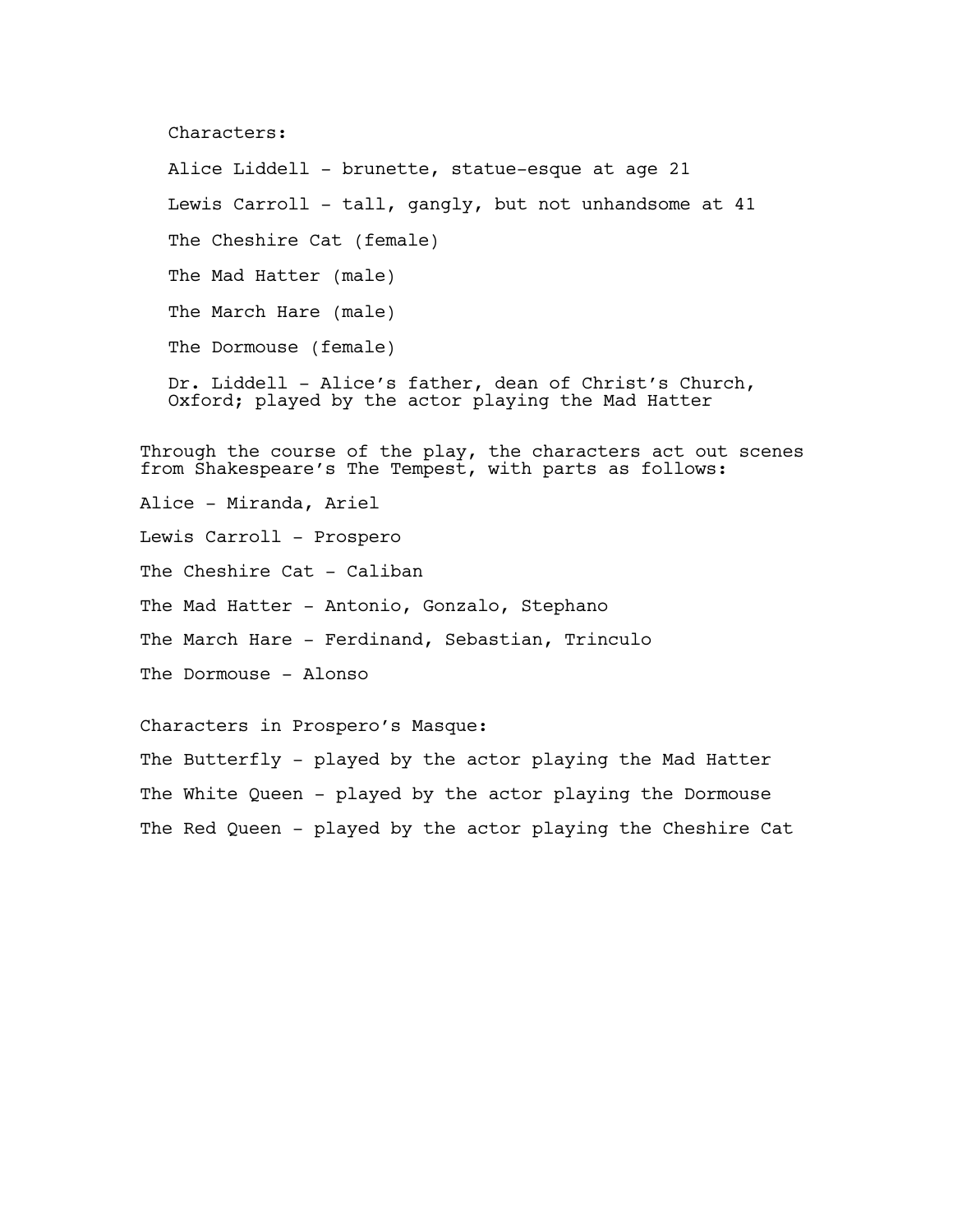Lights come up as slowly as consciousness comes back to Alice. She finds herself splayed out on the ground, her long dress transformed into the girlish short one of Tenniel's illustrations, a fact Alice notes with displeasure. Behind her, the MAD HATTER, and the MARCH HARE partake of their endless tea party while the DORMOUSE dozes.

ALICE

(sighs) Back in Wonderland and short dresses. Ugh. My petticoats are soaked through. I suppose there's nothing to do but have some tea.

She gets up and heads to the table.

MAD HATTER, MARCH HARE

No room, no room!

ALICE

There's plenty of room.

MARCH HARE

Have some wine.

ALICE

And there's never any wine. Only tea. Remarkably good tea, I must admit.

MARCH HARE

Why must you admit that? I didn't ask you to.

DORMOUSE

(drowsily) No one's forcing you that I can see.

MARCH HARE You can't see anything with your eyes closed.

DORMOUSE

I can see it's dark.

MARCH HARE

Touche.

DORMOUSE

(drifting off to sleep again) Or not touche, that is the question. Whether tis nobler in the mind to snore a bit too loudly, like so - (snore)

MARCH HARE (poking the Dormouse) What was the question again? I missed it.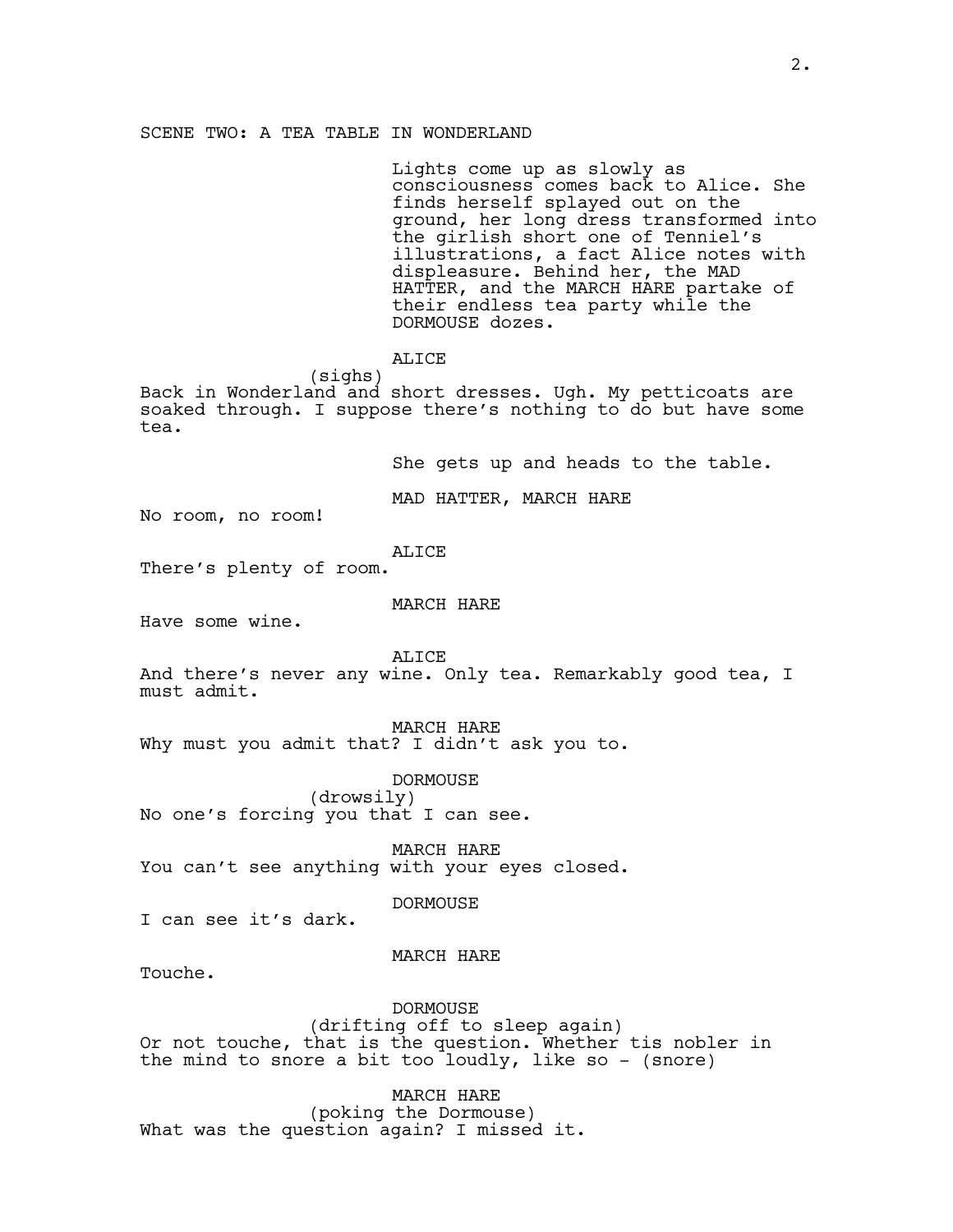The Mad Hatter stares at Alice, eyes wide, before finally speaking.

MAD HATTER

How is a hawk like a handsaw?

ALICE

I don't want anymore riddles. Not today. No one has the answers anyway.

MAD HATTER Was that a riddle? I was just curious.

ALICE

So was I. And look where it's gotten me - stuck in time with the rest of you.

MARCH HARE We're stuck without Time, actually.

MAD HATTER I was never particularly fond of tea to begin with, but now - drinking from cup after cup, day after day, month after month, year after year! It's maddening, I tell you!

DORMOUSE (drowsily, starting on the Mad Hatter's "never") And ever and ever and ever and ever and ever and ever and ever and ever and ever and ever and ever and ever and ever and ever and ever and ever and ever and ever...

MARCH HARE

But we're already mad.

MAD HATTER

Then it's sane-ening, how about that? Can you imagine, drinking nothing but tea whilst being horribly, vividly sane?! That same bitter, leafy taste crudely masked with sugar forever penetrating your perfectly unclouded mind? That taste - that taste! It haunts my very dreams!

# MARCH HARE

(to Alice) Personally, I've been leaving the bags out and just drinking water the last few go-arounds.

> The Mad Hatter jumps up and points at the March Hare melodramatically.

MAD HATTER

Coward! You'll take your lumps and suffer like the rest of us!

> He throttles the March Hare while alternately stuffing lumps of sugar down his throat.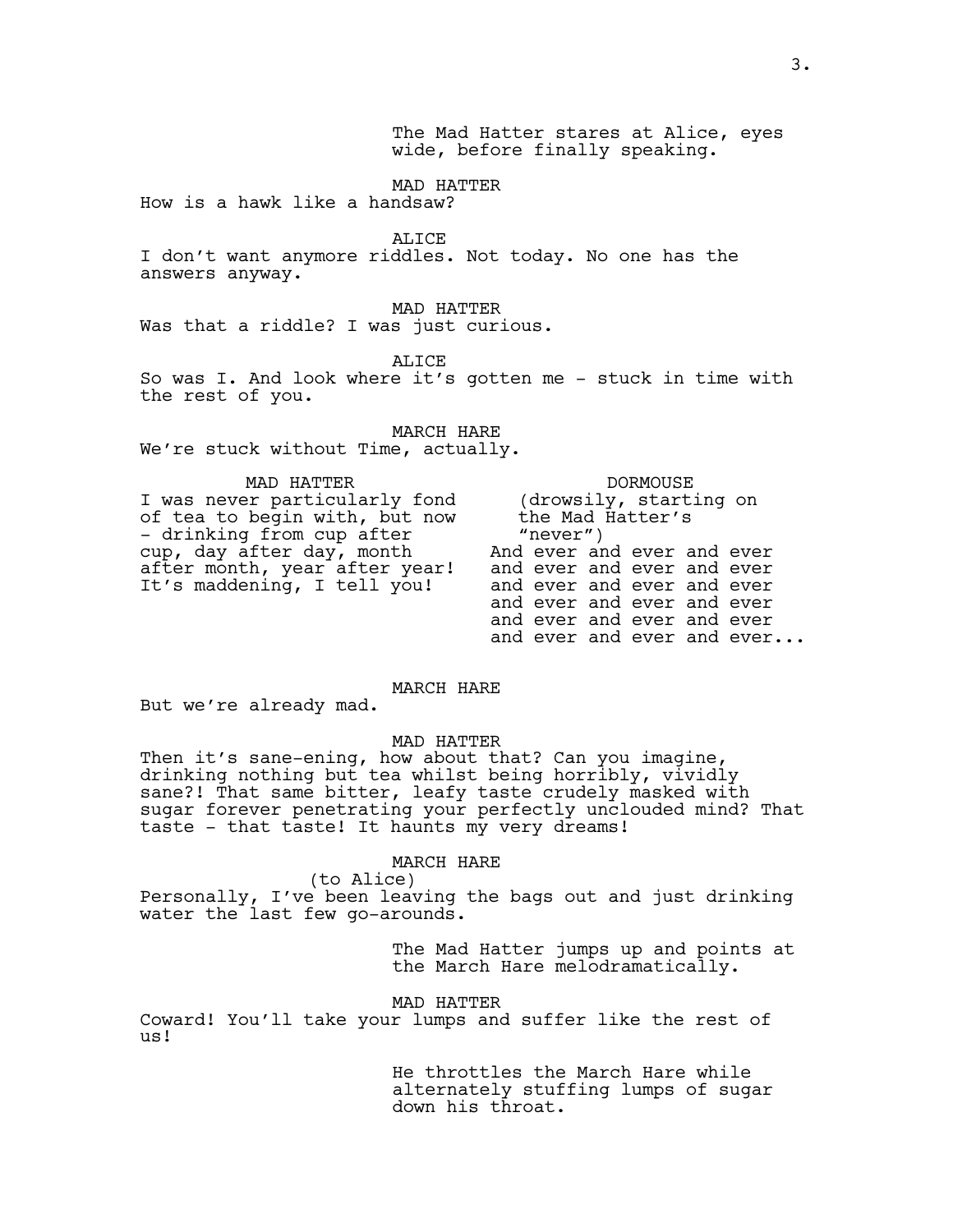MARCH HARE

You're just - ack - jealous you didn't - uff - think of it first! Excellent sugar, by the way.

MAD HATTER (pausing mid-strangle) Why thank you. I only buy the best.

MARCH HARE

Oh, it shows. But carry on.

MAD HATTER

Right.

The Mad Hatter goes back to throttling the March Hare. Alice gets between them, while the Dormouse regains consciousness just in time to see Lewis Carroll enter, wearing a grand robe made from giant illustrated pages of his Alice books. He stands to the side, watching, viewed only by the Dormouse.

ALICE

Come now, there will be no strangling guests at the table. Honestly, where are your manners?

MAD HATTER Don't look at me. (points to the March Hare) He ate them all.

MARCH HARE

We ran out of biscuits.

ALICE (to Mad Hatter) Still, you'll just have to wait until after dessert, and strangle him on the veranda with everyone else.

> DORMOUSE (pointing at Carroll)

He's back.

ALICE

Who?

DORMOUSE Time. Which you'd know if you paid any atten...

> She falls asleep again, arm still pointing out at Carroll. Alice stares at Carroll in disbelief.

MAD HATTER Time! Have you come to forgive us?

Carroll says nothing.

4.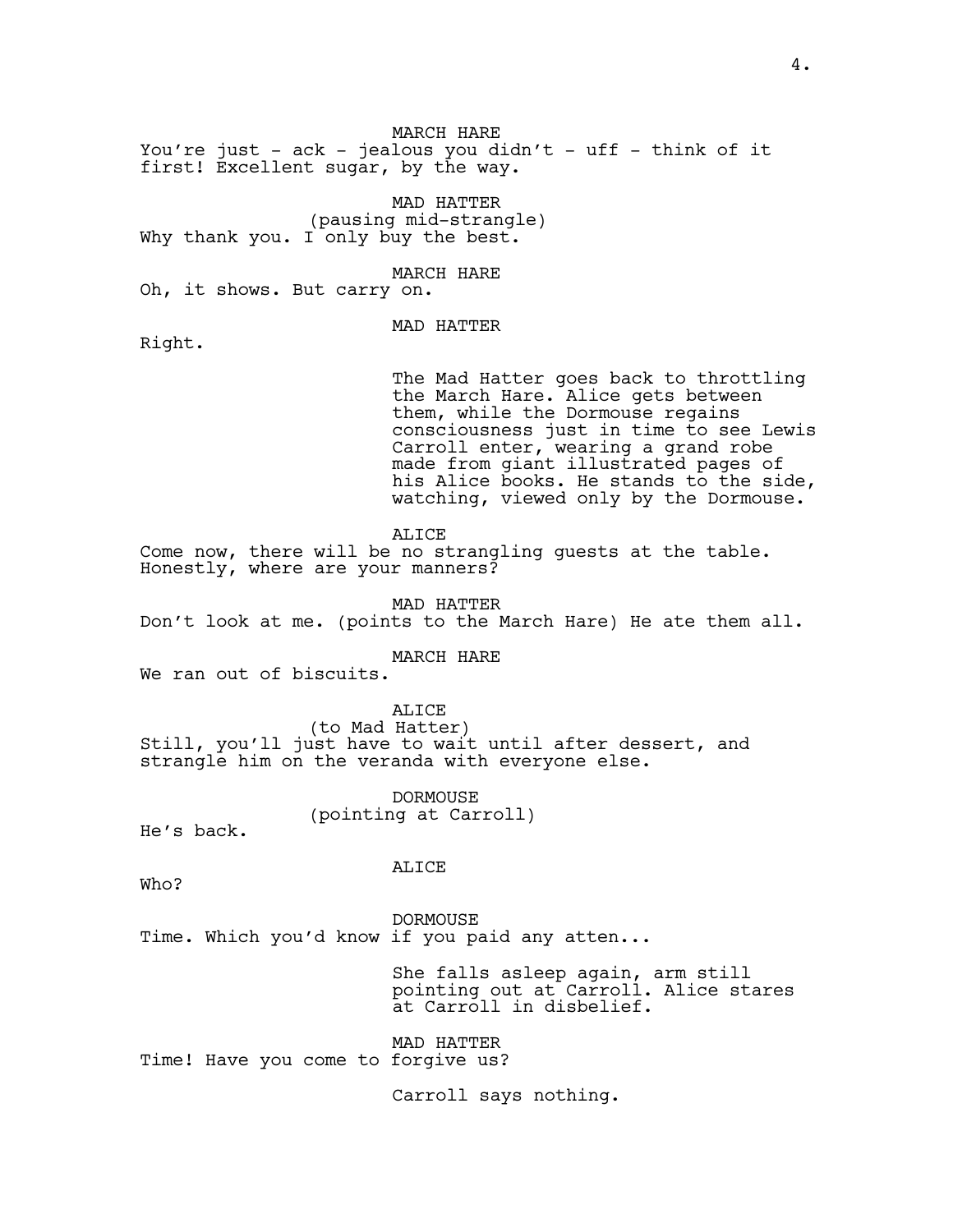ALICE

That's the man who's kept you trapped at tea? That's Time?!

MARCH HARE Don't you recognize Him? It's no wonder he hasn't been kind to you.

# ALICE

What?

MAD HATTER (to Carroll) We're awfully sorry about everything. And we've been going around this table for so terribly long -

MARCH HARE Without a moment to wash up. It's getting downright unsanitary.

MAD HATTER What do you say? Shall we let bygones be bygones DORMOUSE (talking in her sleep) Tarry ... tarry ... tarry ... tarry ... tarry.

DORMOUSE *Tarry a little, there is something else. This bond doth give thee here no jot of blood.*

MAD HATTER You do heal all wounds, after all. So really, no harm done!

Carroll turns to go.

MAD HATTER Don't go! Please! I beg you, just another moment!

> Carroll exits. The Mad Hatter sinks into his chair dejectedly.

MAD HATTER Accursed Time, never waiting for any man.

ALICE

Do you see him often?

MAD HATTER Only occasionally, and then he goes skulking off again.

ALICE Why haven't I seen him here before?

MARCH HARE You just keep missing his Sneering Days, is all.

MAD HATTER

Ah!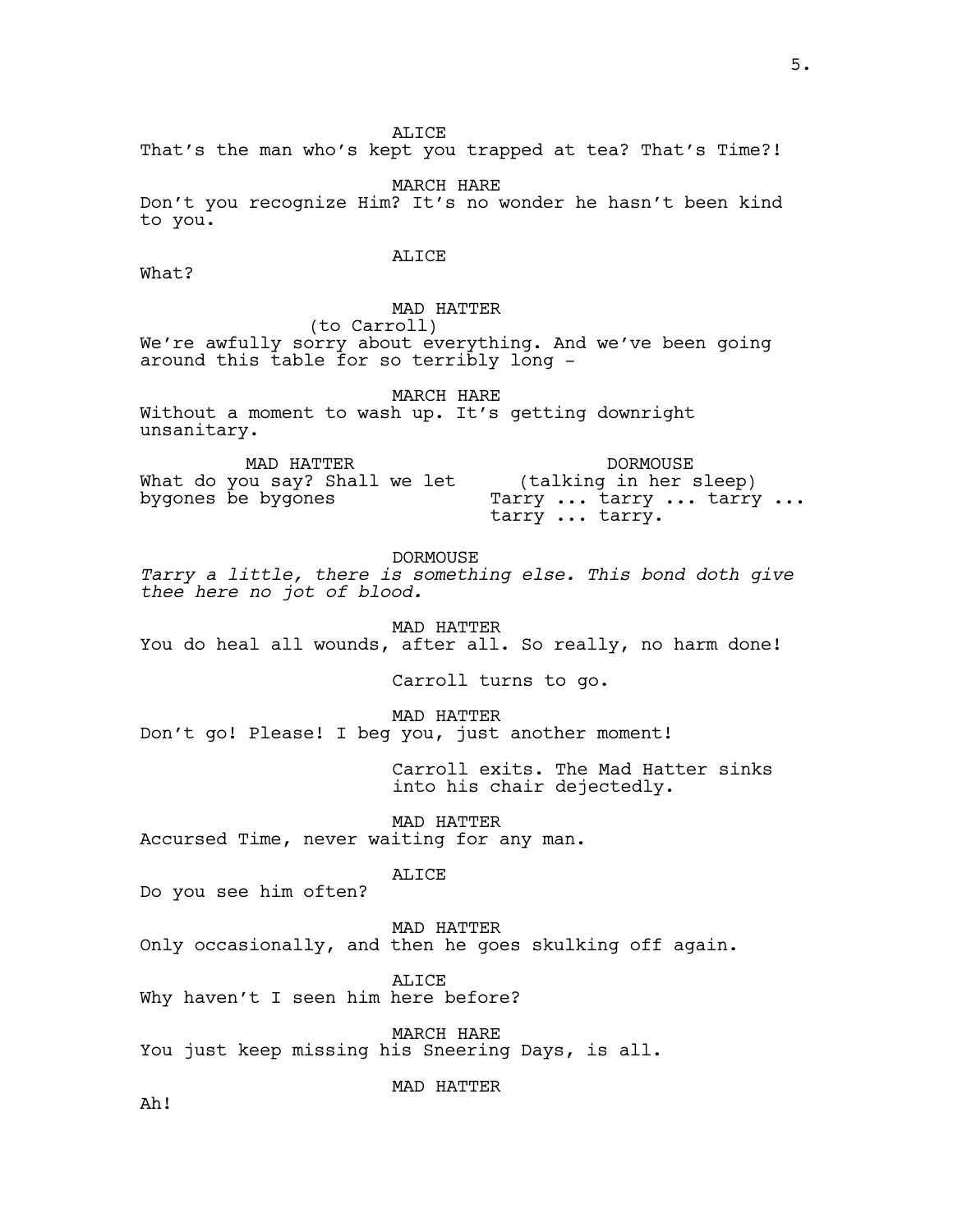The Mad Hatter takes out his pocket watch.

MAD HATTER And what day is it?

The 21st, I believe.

MAD HATTER

ALICE

Two and a half days slow now!

The Mad Hatter shakes his watch up and down, listens intently.

MAD HATTER

It's getting worse.

ALICE

Worse, you say?

MARCH HARE

Try some more butter.

MAD HATTER

I told you, butter doesn't suit the works.

MARCH HARE

What about the preserves?

ALICE Your watch is getting slower ...

MAD HATTER

We tried that too.

ALICE ... and he's suddenly appearing inside his own creation ...

MARCH HARE Only the blackberry. I think the fig would work much better.

ALICE ... perhaps this isn't just the same old story.

MARCH HARE

Story?

MAD HATTER

Excellent idea! Tell us one.

ALICE

There's only one story on my mind at the moment, and it doesn't have an ending yet.

MARCH HARE Then wake up the Dormouse. She knows loads of them.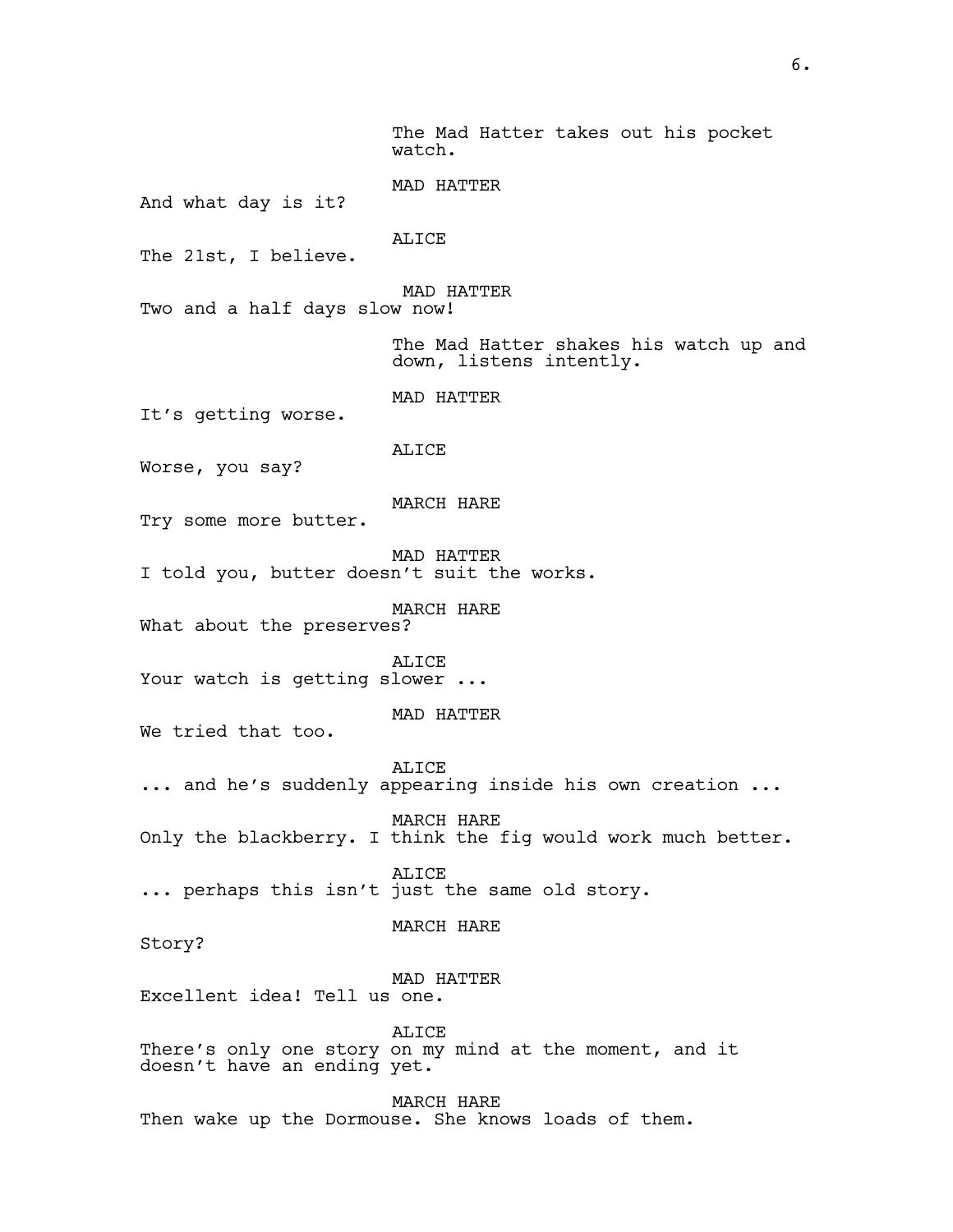The Mad Hatter and the March Hare pinch the Dormouse on both sides at once. The Dormouse slowly opens her eyes.

DORMOUSE I wasn't asleep. I heard every word you fellows were saying.

MAD HATTER

Then tell the story about all the treacle. And be quick about it, or you'll be asleep again before it's done.

DORMOUSE

Hmm. How does it go? Ah yes. *O, for a muse of treacle that would ascend the brightest heaven of invention -*

MAD HATTER

That's not it. The other one.

**DORMOUSE** *Two households, both alike and treacle-y -*

MARCH HARE

Wrong!

MAD HATTER

I know what this is!

He reaches for the Dormouse's seat, pulls out a large book she's been sitting on, and tosses it on the table.

MAD HATTER

You've been soaking up classical verse by osmosis again!

MARCH HARE

Honestly, if we've told you once, we've told you a thousand times -

DORMOUSE *A thousand times the worse, to want thy light.*

Alice picks the book up off the table.

ALICE

"The Tempest and other plays by William Shakespeare". This is what he told me to do. "Don't wait to read The Tempest in alphabetical order". That was his advice.

MARCH HARE

Whose advice?

ALICE

Lewis Car- ah, Time's. I thought it meant he had no answers for me, but he told me something. I'd just forgotten the language.

MAD HATTER What is she going on about?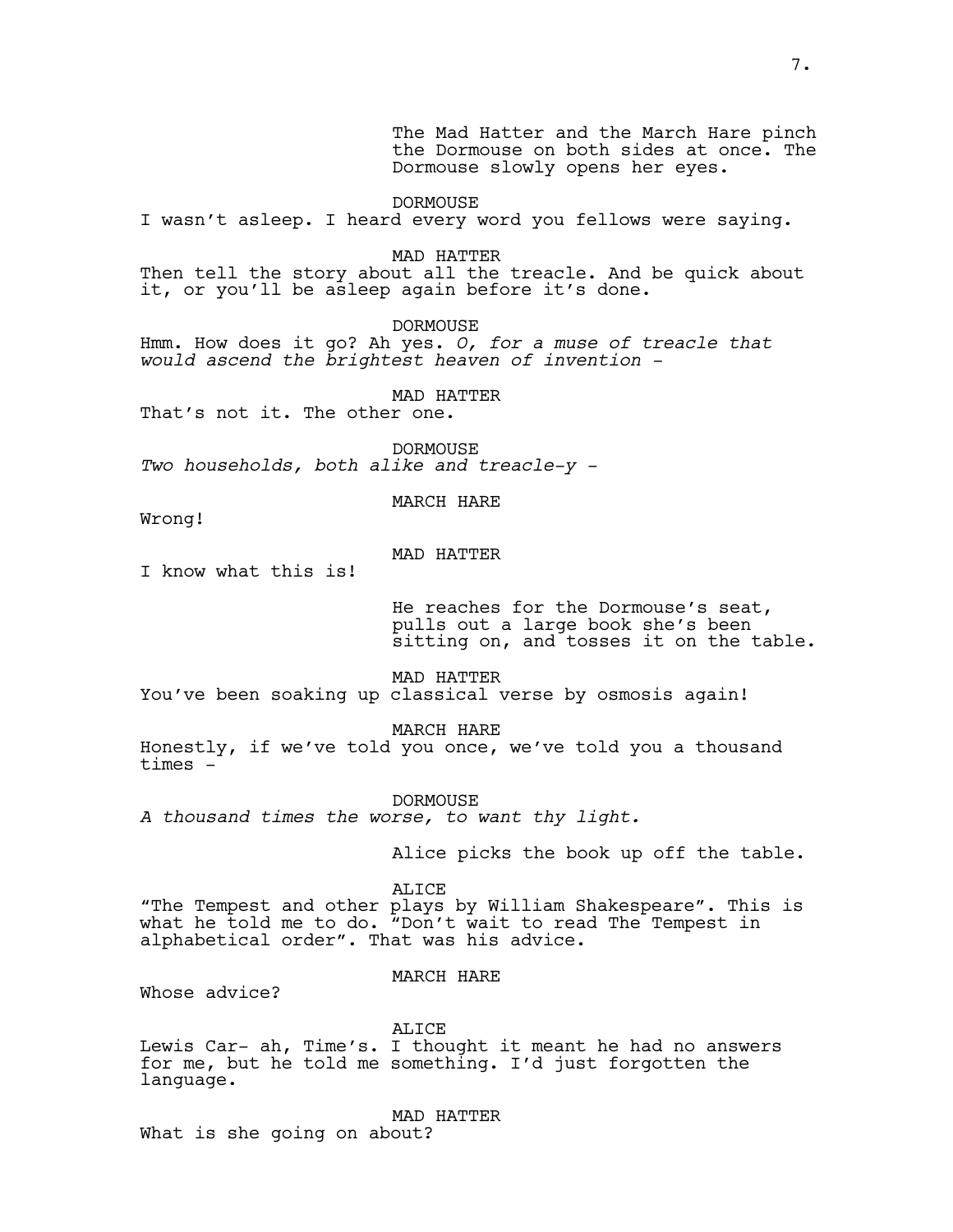### DORMOUSE

Words, words, words.

ALICE

It was dreadfully hard for him to talk to anybody, much less adults! So he made up games for them instead, and for a few brief moments, everyone tried very hard to think like he did, and enjoyed themselves immensely. Of course he couldn't tell me directly! He had to put it into a riddle, one last game for me to puzzle out.

MAD HATTER

A puzzle?

MARCH HARE

A game?

MAD HATTER Something to do besides drink tea?

DORMOUSE

Or sleeping?

ALICE

Yes. Inside this play, there may be a secret message for me perhaps for all of us. All we have to do is act it out, and discover the meaning of this riddle, if it has one.

And if it doesn't?

MARCH HARE

ALICE Then you've at least spent a few rounds of four o'clock doing something new for once.

DORMOUSE Is there a part for each of us?

ALICE

(flipping through pages) There looks to be quite a bit more than one a piece. Do you mind?

MAD HATTER

Mind?! That's excellent! I'll get the hats!

The Mad Hatter springs up and runs off stage.

MARCH HARE Oh! Well, if the wearing of hats is involved, I shall be delighted!

> ALICE (to the Dormouse)

And you?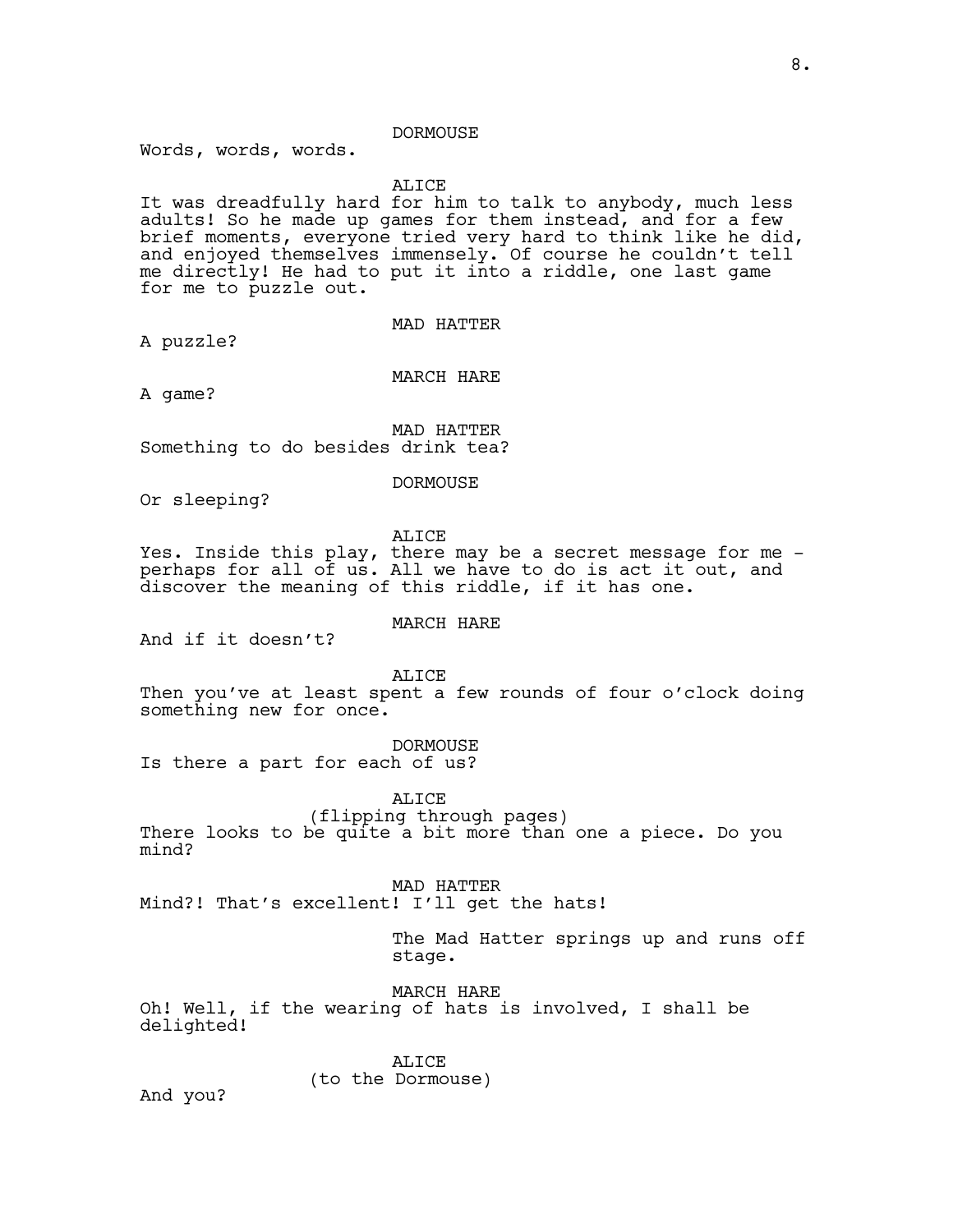DORMOUSE

I suppose, so long as it's not a play about a mouse trap.

The Dormouse shivers.

ALICE

I believe we'll be safe on that account.

The Cheshire Cat appears from out of nowhere.

CHESHIRE CAT

You may be surprised.

ALICE

Have you read it before, or are you just trying to sound cryptic?

> The Cheshire Cat keeps on smiling as the Mad Hatter enters with a tower of hat boxes.

MAD HATTER Hats have arrived! The play can begin now!

> He begins unpacking boxes and placing hats on the table.

CHESHIRE CAT It took you long enough to start. I was beginning to wonder if we'd get to it at all.

ALICE Start it yourself if you're so clever.

CHESHIRE CAT It would be my pleasure. We begin on an uncharted island, inhabited by Prospero, a powerful magician -

> The Mad Hatter produces a pointy magician's hat out of one of the hat boxes, and puts it on.

MAD HATTER And what do you know? A perfect fit!

CHESHIRE CAT

- Prospero's daughter, the beautiful virgin Miranda -

MARCH HARE

You'll play her, of course.

ALICE

Will T?

MARCH HARE It's rather obvious. I mean, look at you.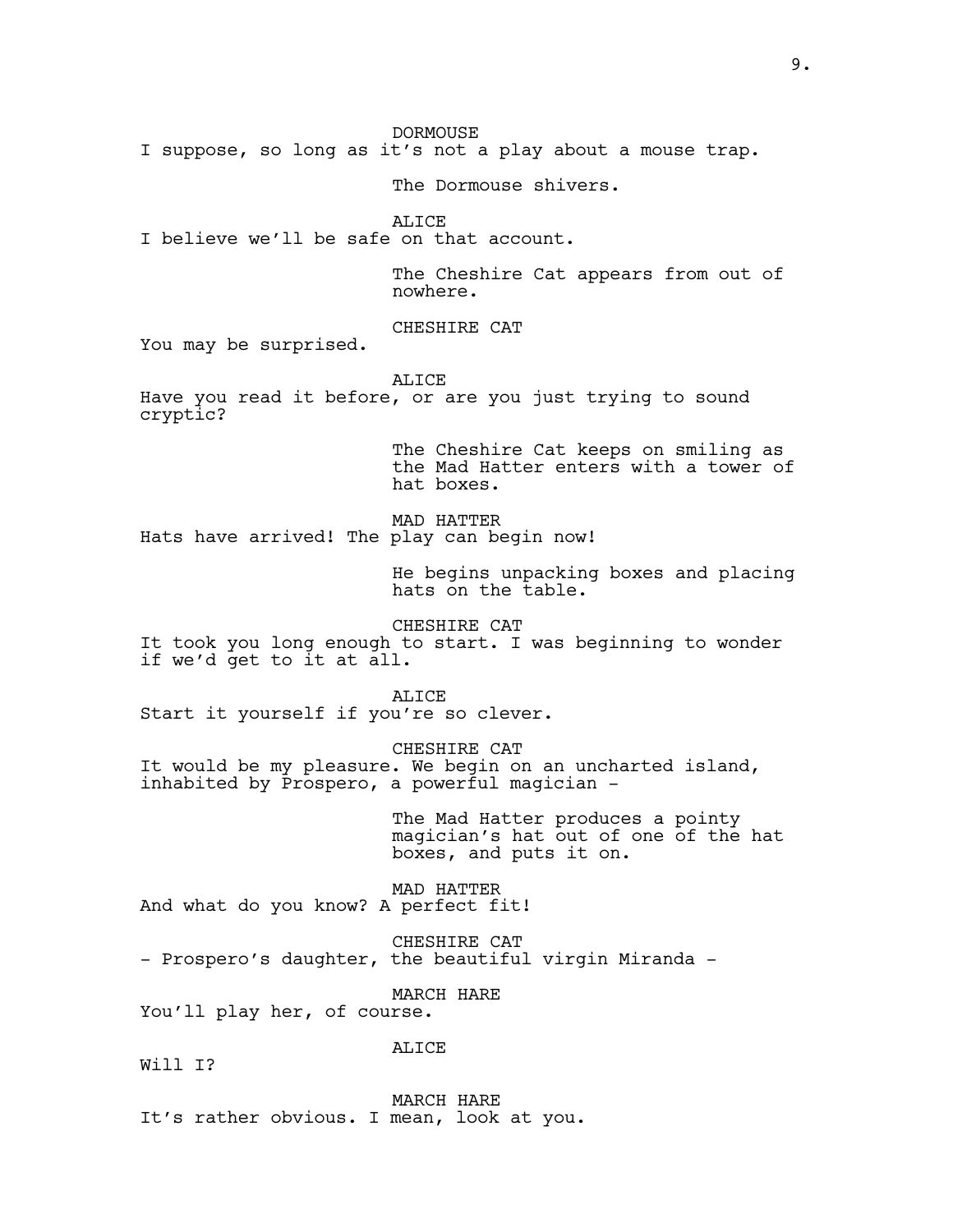Alice looks down at herself, not sure how to feel about this.

CHESHIRE CAT (gestures to the Dormouse) - and Ariel, an airy spirit under Prospero's command.

MAD HATTER I don't have a hat for an airy spirit.

MARCH HARE I don't think spirits wear hats. They go in more for wings, I believe. And I have just the thing..

> The March Hare grabs two tea trays and some twine, loops the twine between the handles, and starts tying it around the Dormouse.

MAD HATTER From different places on the island, Prospero and Miranda both spot a ship -

> The Cheshire Cat brings out a tiny paper sailboat, then grabs a teacup from the table, sets the boat afloat in the teacup.

CHESHIRE CAT

- at sea.

She hands the cup to Alice.

CHESHIRE CAT Aboard that ship is Prospero's treacherous brother, Antonio -

MAD HATTER Oooh! An evil twin? I can play them both!

He quickly switches hats.

CHESHIRE CAT (picks up two crowns from the table, places one on the Dormouse)

Alonso, the king of Naples, (places the other crown on the March Hare's head) and his son, Ferdinand, a handsome prince, along with various councillors, jesters and servants, some good, some bad. Prospero then calls up Ariel, (the Dormouse quickly takes the crown back off) to summon a great storm to capsize the ship as Miranda watches from the shore.

> The Dormouse grabs a teapot, and pours water on top of the ship, drowning it.

ALICE/MIRANDA (watching the ship sink)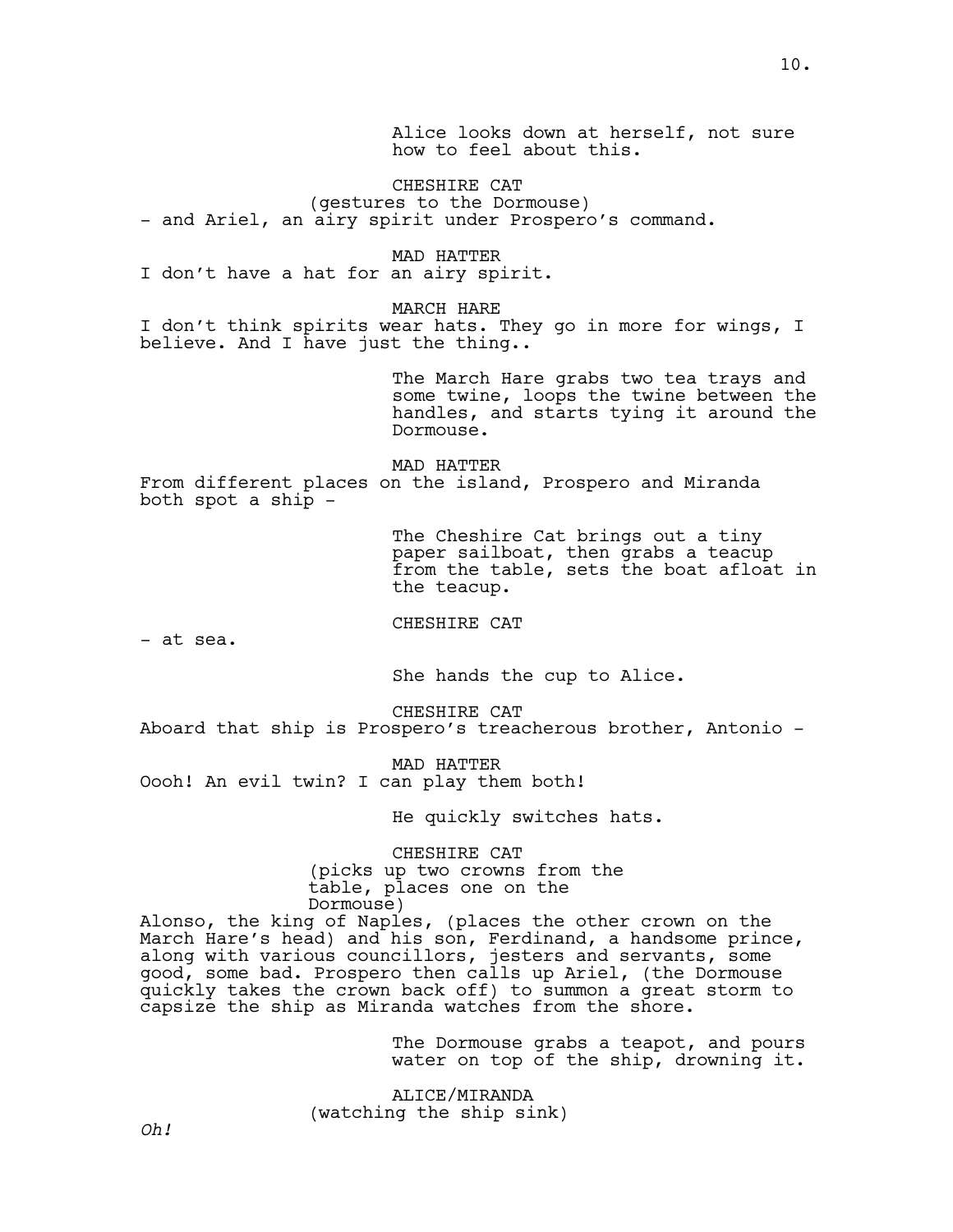*I have suffered With those that I saw suffer: a brave Vessel, Dash'd all to pieces. O the Cry did knock Against my very heart. Poor souls, they perish'd. Had I been any God of power, I would Have sunk the Sea within the Earth or ere It should the good ship so have swallow'd, and The fraughting souls within her.*

> Behind everyone, Lewis Carroll enters, wearing a long cloak covered in the classic Alice in Wonderland illustrations by Tenniel.

CARROLL/PROSPERO *Wipe thou thine eyes, have Comfort:*

MAD HATTER Wait - did Time just start a scene?

MARCH HARE I think he starts them all. Ask Aristotle.

CARROLL/PROSPERO *The direful Spectacle of the Wrack which touch'd The very virtue of compassion in thee I have with such provision in mine art So safely ordered that there is no soul, No, not so much perdition as an hair Betid to any creature in the vessel which thou heardst cry, which thou saw'st sink. 'Tis time I should inform thee farther. Lend thy hand And pluck my magic garment from me -* 

> Alice helps to take off Carroll's Wonderland-illustrated cloak.

MAD HATTER Magic garment - wait, I'm playing the magician. That's my part!

MARCH HARE Shhhh! Do you want to make him angry again?

CARROLL/PROSPERO

 So, *Lie there, my art.* (to Miranda, an invitation, not a command) Sit down.

ALICE/MIRANDA

 *You have often Begun to tell me what I am, but stopp'd And left me to a bootless inquisition, Concluding 'Stay; not yet.'*

> CARROLL/PROSPERO  *The hour's now come.*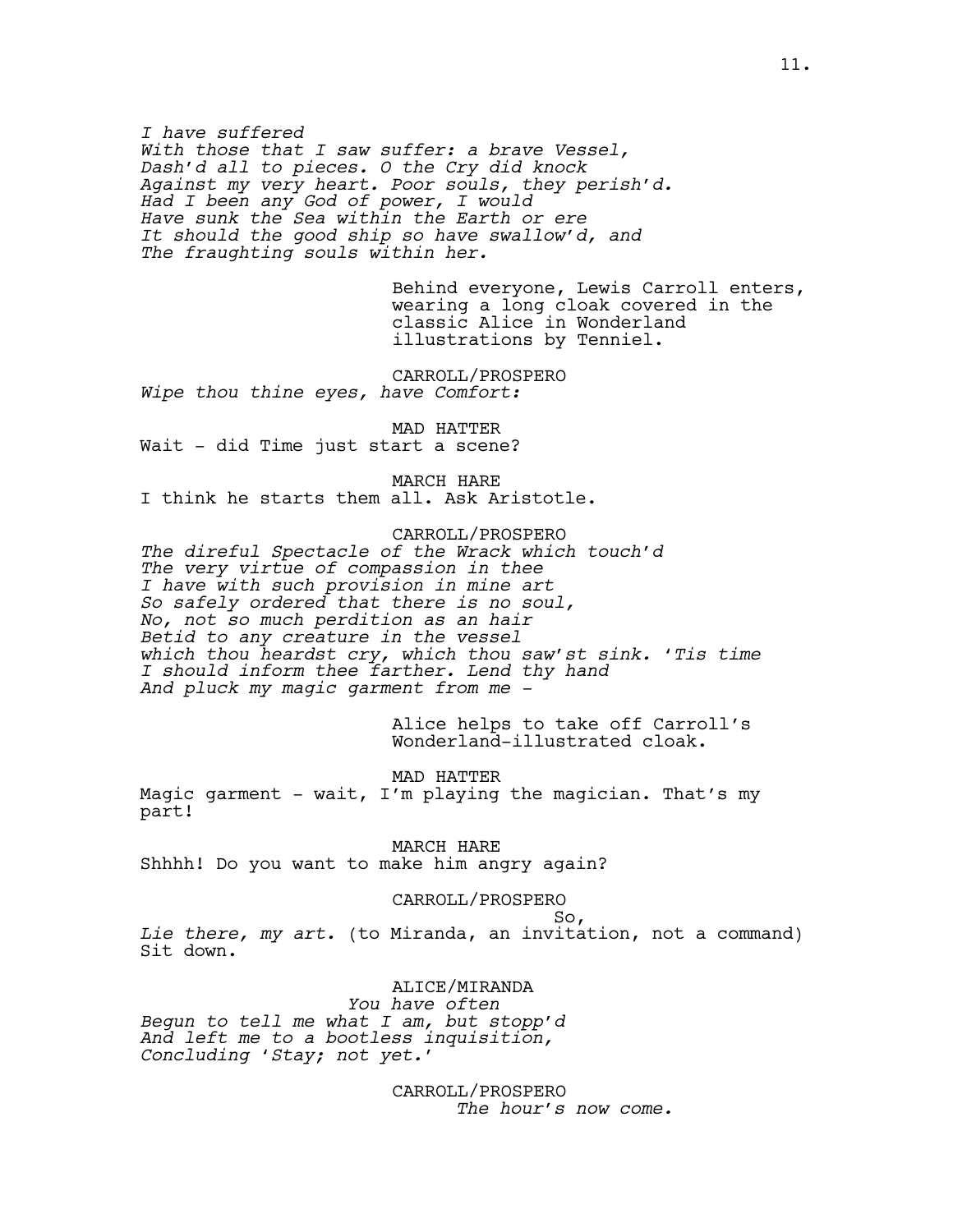CHESHIRE CAT

And from there, he takes over a hundred and fifty lines of poetry to tell a very simple story, so I'm sure even Time won't mind if we skim a bit.

### ALICE

Yes, please!

CARROLL/PROSPERO

*Twelve year since, Miranda, twelve year since, Thy father was the duke of Millaine, and A prince of power.*

CHESHIRE CAT But a duke that preferred study to politics -

CARROLL/PROSPERO

*The government I cast upon my brother, And to my state grew stranger, being transported And rapt in secret studies, dedicated To closeness and the bettering of my mind -*

CHESHIRE CAT And while Prospero is off with his nose in a book, his brother Antonio - (gestures to the Mad Hatter)

CARROLL/PROSPERO - *he whom, next thyself, of all the world I loved -* 

CHESHIRE CAT - gets tired of handling all the responsibility without the power and title that usually go with it -

MAD HATTER I did claim the role first, after all...

CHESHIRE CAT - and decides to overthrow his brother and take the dukedom for himself.

CARROLL/PROSPERO *Mark his condition, and th' event; then tell me If this might be a brother.*

> The Cheshire Cat leads the Mad Hatter over to the Dormouse.

CHESHIRE CAT

But Prospero is still too popular with the people for Antonio to kill outright, so he plots with the King of Naples -

CARROLL/PROSPERO

*An Enemy to me inveterate -*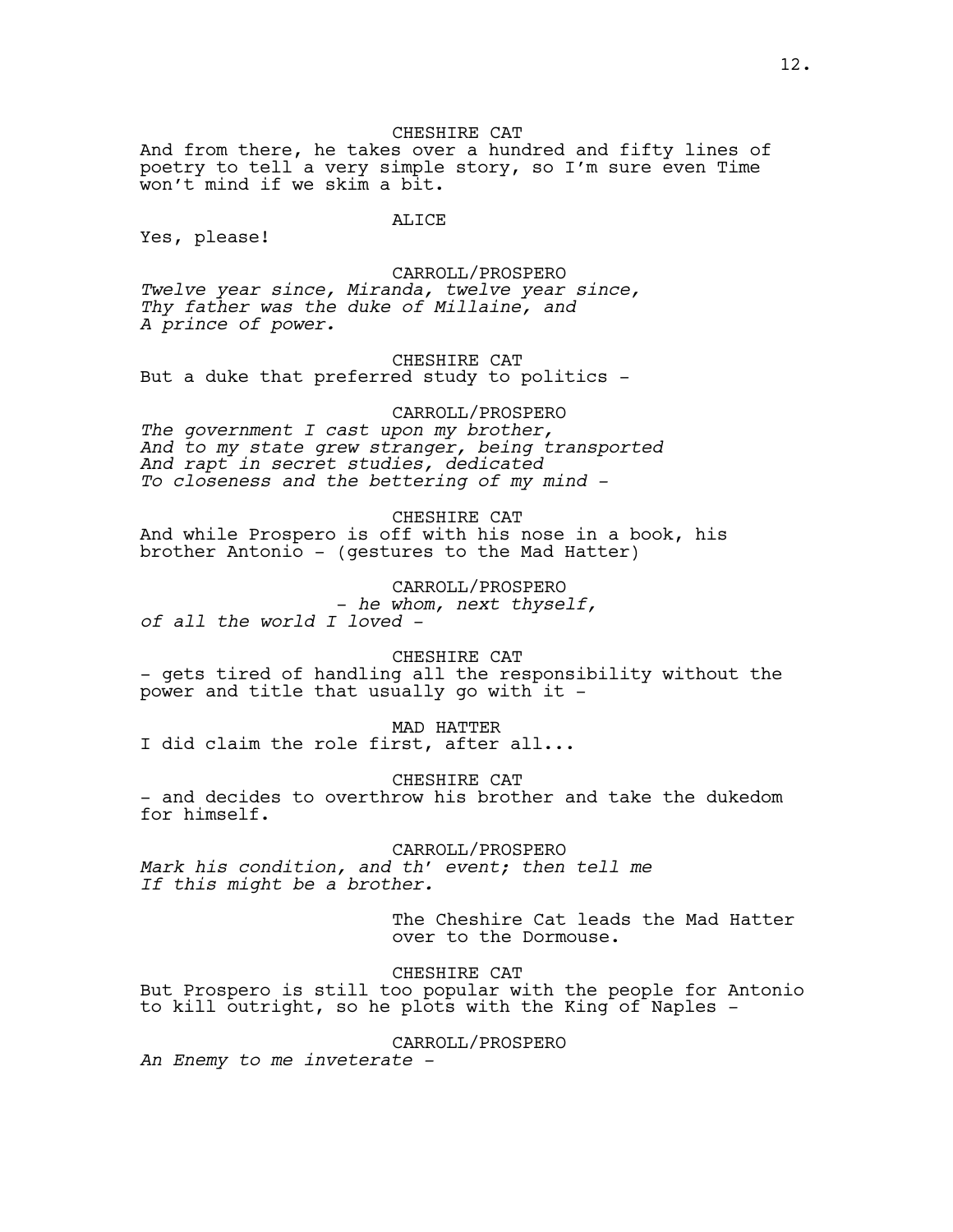MAD HATTER AND DORMOUSE (to each other, with over-thetop scheming hand gestures) Plot plot plot plot plot!

CHESHIRE CAT

- to let the king's army through the gates and they, in exchange for -

CARROLL/PROSPERO *Homage and I know not how much tribute Should presently extirpate me and mine out of the Dukedom and confer fair Millaine, With all the honors, on my brother; whereon, The ministers for th' purpose hurried thence Me and thy crying self.*

> The Mad Hatter and the Dormouse grab Carrol and Alice and push them up onto the table.

CARROLL/PROSPERO *In few, they hurried us aboard a bark, Bore us some leagues to sea, where they prepared A rotten carcass of a boat, not rigg'd, Nor tackle, sail, nor mast, the very rats Instinctively have quit it.*

MAD HATTER Some rats should quit stealing parts, then.

MARCH HARE Stop being sulky, and start being the sea.

> The Mad Hatter and March Hare extend the blue tablecloth on the table, and make it billow like the ocean. The Dormouse grabs a fan off the table and fans at Carroll and Alice furiously.

CARROLL/PROSPERO

 *There they hoist us To cry to th' sea, that roar'd to us, to sigh To th' winds, whose pity sighing back again Did us but loving wrong.*

> ALICE/MIRANDA  *What trouble*

*Was I then to you?*

# CARROLL/PROSPERO

 *O, a cherubin Thou wast, that did preserve me. Thou didst smile Infused with a fortitude from heaven When I have deck'd the sea with drops full salt, Under my burthen groan'd, which rais'd in me And undergoing stomach, to bear up Against what should ensue.*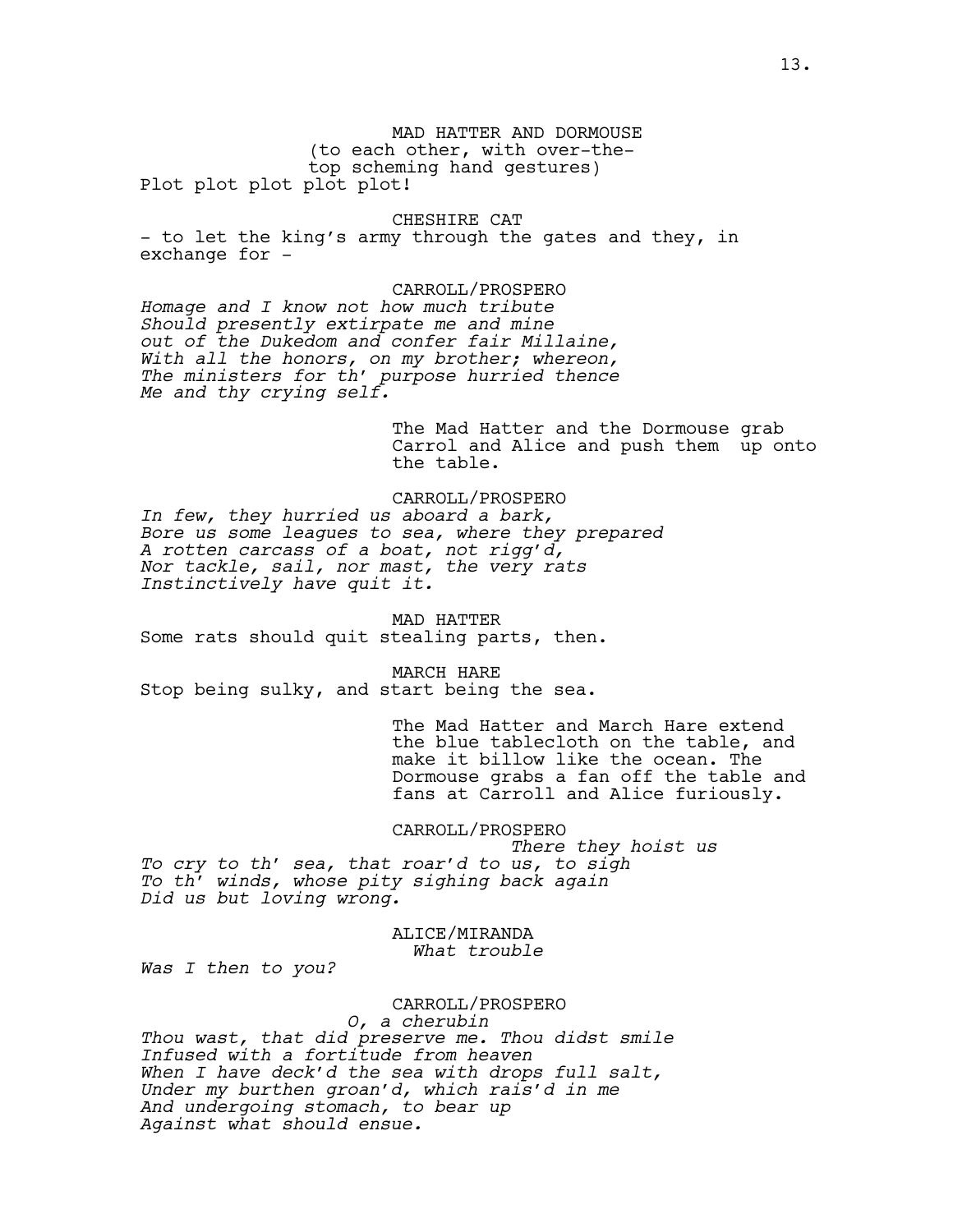## ALICE/MIRANDA  *How came we ashore?*

#### CARROLL/PROSPERO

*By Providence divine. Here in this island we arriv'd, and here Have I, thy schoolmaster, made thee more profit Than other princess' can, that have more time For vainer hours and tutors not so careful.*

### ALICE/MIRANDA

*Heaven thank you for't. And now i pray you, sir, For still 'tis beating in my mind, your reason For raising this sea-storm?*

## CARROLL/PROSPERO

*Know thus far forth; By accident most strange, bountiful Fortune (Now my dear Lady) hath mine enemies Brought to this shore;* and by my prescience *I find my zenith doth depend upon A most auspicious star, whose influence, If now I court her not, but omit, my fortunes Will ever after droop. Here cease more questions: Thou art inclin'd to sleep. 'Tis a good dullness, And give it way: I know thou canst not choose.*

> Carroll/Prospero waves his hand, and Alice/Miranda falls asleep on the table, next to the already sleeping Dormouse.

CARROLL/PROSPERO - *Come away, Servant, come; I am ready now;*

Carroll/Prospero steals offstage in search of someone. The Cheshire Cat approaches Alice, still "sleeping" at the table.

CHESHIRE CAT So tell me, what does Miranda dream about?

> DORMOUSE (in her sleep)

Dreams ...

MAD HATTER

Shoes?

MARCH HARE

Ships?

Sealing wax?

MAD HATTER

ALICE Not sealing wax so much, but ships ... definitely ships.